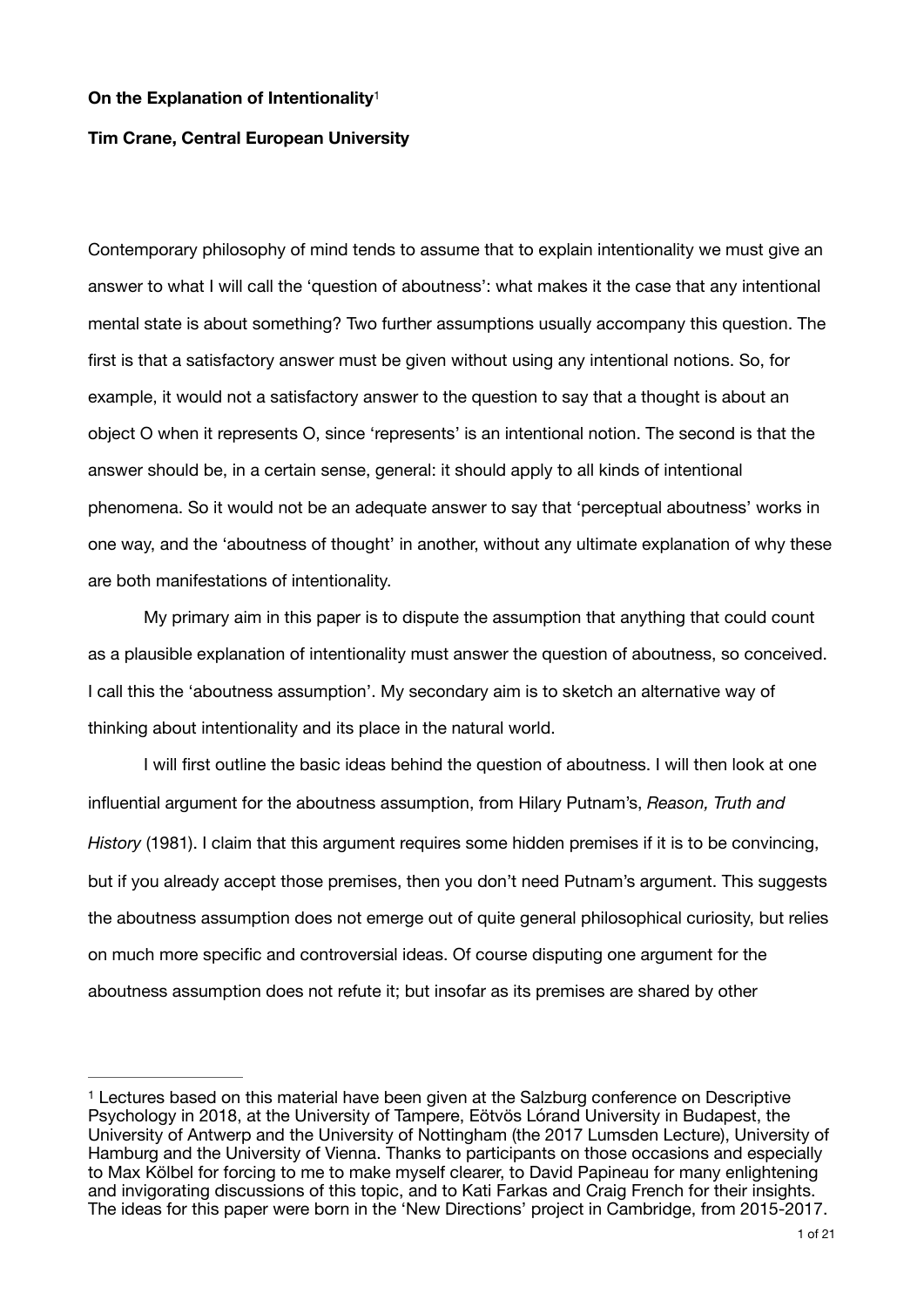arguments for the assumption, my argument should be of wider interest. In the final section I will outline my alternative approach to the explanation of intentionality.

### **1. The question of aboutness**

The problem of intentionality is often posed in terms of the question: what makes something an object of our thought? Imogen Dickie puts it in this way:

When I look at my dog and think a thought I would express by saying 'he is asleep', there is an intuitive sense in which my thought is 'about' the dog rather than any other individual… But what does this intuitive aboutness consist in, and how is it secured? What makes a thought or utterance about a particular ordinary thing? (Dickie 2015: 1)

Dickie claims that when she has a certain thought occasioned by looking at her dog, this thought is 'intuitively' about her dog. It's easy to understand the situation: Dickie looks at her dog, and thinks *he is asleep* (or, as she more fastidiously puts it, presumably to avoid the implication that all thinking must be in words) she thinks a thought that she would express by saying 'he is asleep'. Obviously, her thought is about her dog. It is her dog that she is thinking about — she herself says as much. What is the problem supposed to be?

Dickie asks what the 'aboutness' of her thought consists in. Once again this question seems to have a straightforward answer. She is looking at her dog, she recognizes the dog and when she thinks *he is asleep*, she intends to be thinking about the dog. Why isn't that enough of a description of what the aboutness consists in? Of course, we can also ask what seeing consists in, and this is a largely empirical question — Dickie will presumably agree, which indicates that this is probably not the sort of answer she is looking for.

But she then broadens the focus with a more general question, not just about this specific thought which she had when looking at her dog, but about thoughts and utterances in general: what makes it the case that any thoughts or utterances are about particular things? Note how much more ambitious this question is, even if it is restricted to particular things. Two features of this question stand out: first, that it is about both thoughts *and* utterances about particular things (singular thought, singular reference); and second, that it seems to require a quite general answer.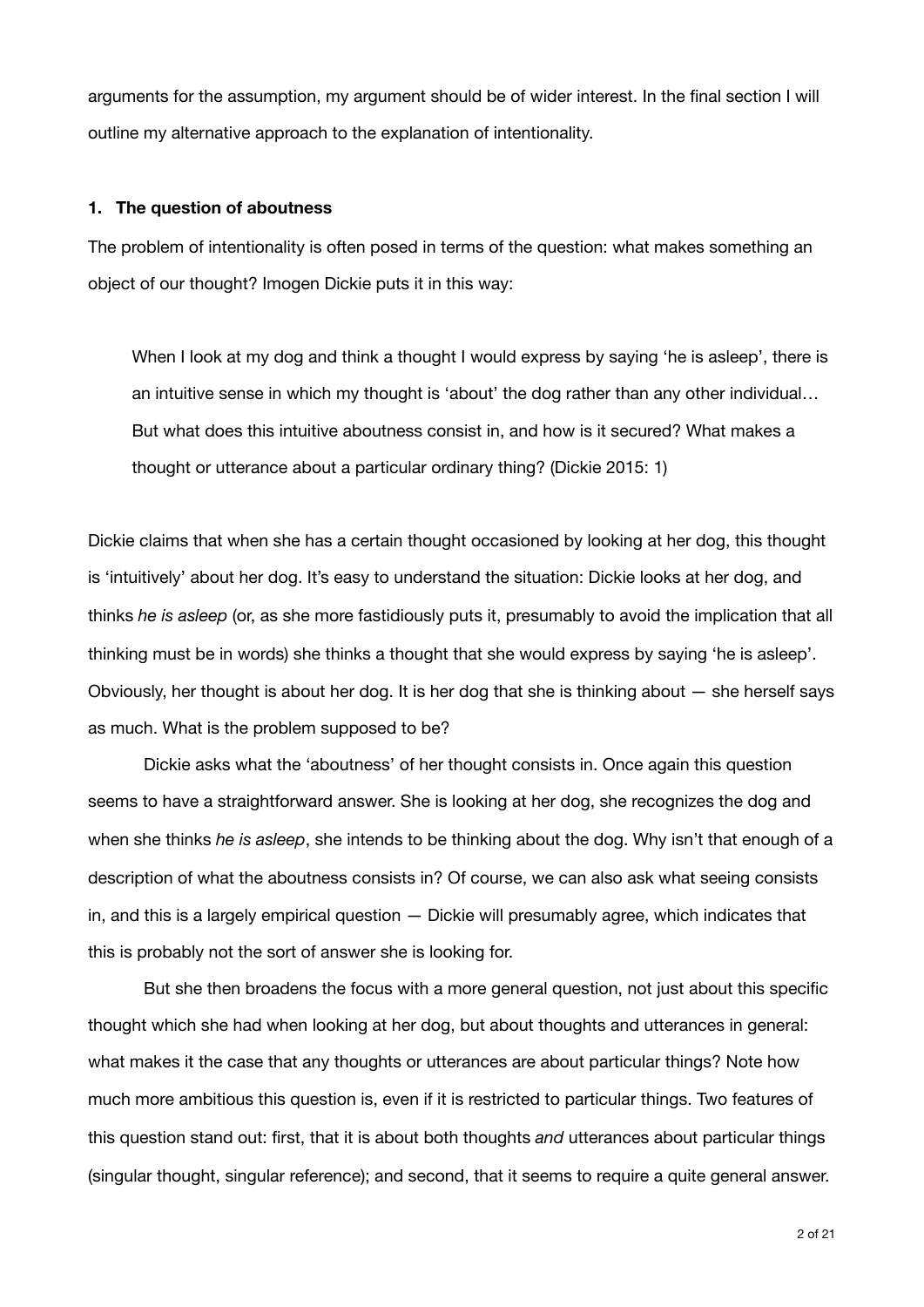Presumably, an answer of the form, 'sometimes I am looking at the thing I am thinking about; sometimes I am imagining it; sometimes it is because I have learned about it from other people, etc.' would not be the sort of thing that Dickie wants. This is, I think, partly because these answers already employ the idea of aboutness, and partly because it is just a list of ways in which we can be thinking about things, and such a list does not tell us what aboutness 'consists in'.

So there are two constraints on an answer to this more ambitious question: the answer should not employ any intentional notions, and the answer should be general, applying to all kinds of intentionality. These assumptions are widely shared in today's philosophy of mind. Nicholas Shea begins his book on representation in cognitive science as follows:

So, the question remains: how do mental states manage to be about things in the external world? That mental representations are about things in the world, although utterly commonplace, is deeply puzzling. How do they get their aboutness? … This is an undoubted lacuna in our understanding, a void hidden away in the foundations of the cognitive sciences. (Shea 2018: 5).

And in his recent book on the metaphysics of representation, Robert Williams begins by saying representation is 'spooky' and poses the question of his book in entirely general terms: 'What is representation? How do the more primitive aspects of our world come together to generate it?' (Williams 2020:1). Again, the question is not about perception, or about thought, or about imagination, or memory, or decision … but about representation in general.

This is, of course, the standard approach to the problem of intentionality in analytic philosophy. (Full disclosure: I put it in something like this way myself (Crane 2016: 7-8)). But it is worth asking about the assumptions that lie behind this approach. Why should we expect the same answer to be given to explain the aboutness of thoughts, experiences and utterances? Why should we expect our account of aboutness to be perfectly general? Why should we expect that an adequate answer can only be given in non-intentional terms? What are the reasons for taking these starting points? In the next section I will examine a famous argument of Hilary Putnam's, which seems to me to encapsulate a particularly influential way of thinking about intentionality, and to offer answers to these questions.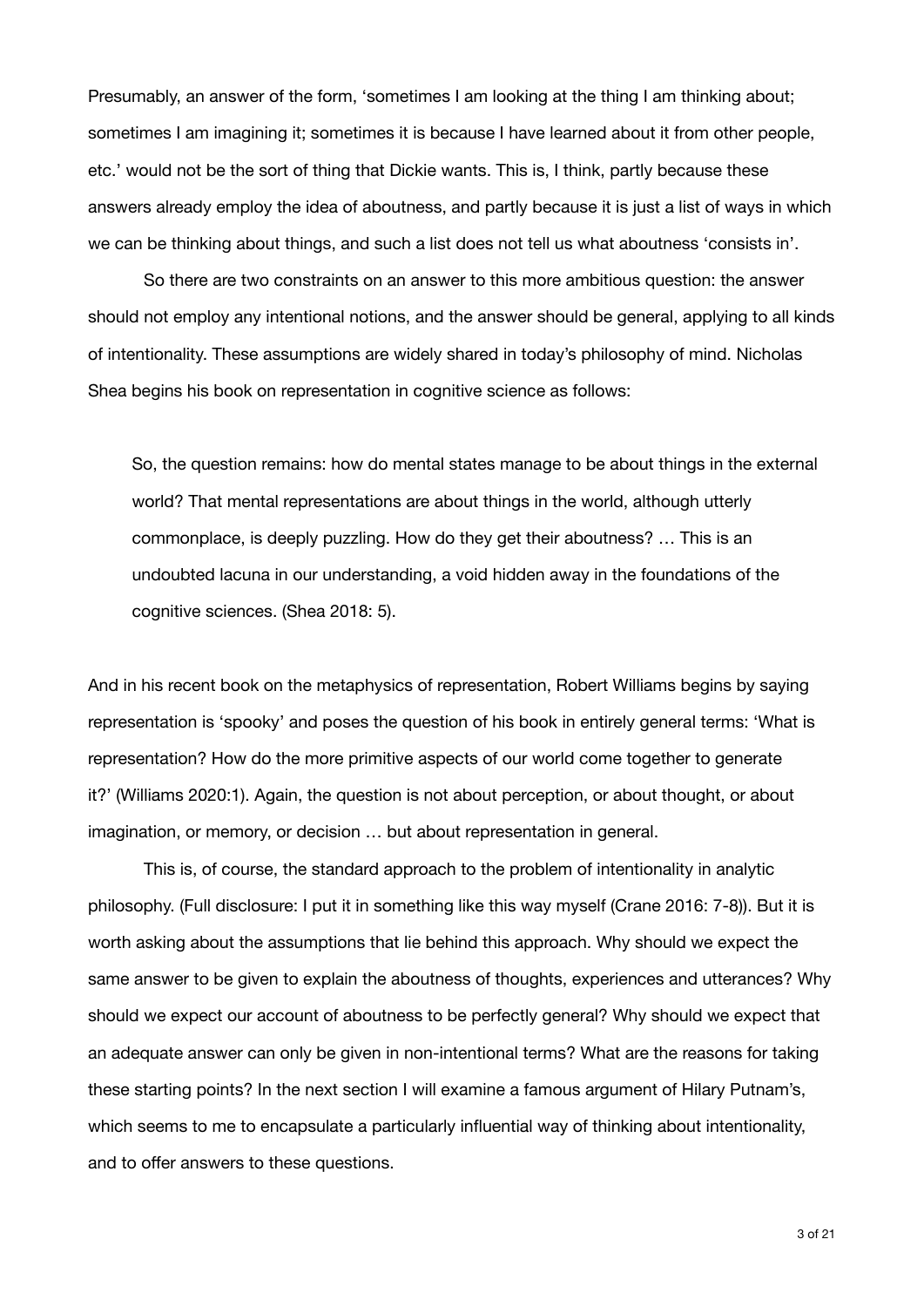# **2. Putnam's ant**

Putnam's *Reason, Truth and History* starts with a striking and memorable image:

An ant is crawling on a patch of sand. As it crawls, it traces a line in the sand. By pure chance the line that it traces curves and recrosses itself in such a way that it ends up looking like a recognizable caricature of Winston Churchill. Has the ant traced a picture of Winston Churchill, a picture that depicts Churchill? (Putnam 1981: 1)

The obvious answer is to Putnam's question, as he himself insists, is no. The lines on the sand just happen to resemble Churchill; they don't depict Churchill. The lines in the sand are no more a picture of Churchill than a slice of bread resembling the outline of Australia is a picture of Australia. 'Sometimes we see a cloud that's dragonish' says Shakespeare's Mark Antony (*Antony and Cleopatra* IV: 15), and he is right. But the fact that the cloud looks like a dragon does not make it a picture of a dragon, or indeed a dragon-representation of any kind.

The lines on the sand look like Churchill, but they do not represent him. It is a familiar point that resemblance or similarity is not sufficient for representation. It is often claimed that resemblance is not necessary either. As a point about representation in general, this is easily demonstrated by the phenomenon of linguistic representation, since words do not resemble what they represent. But this is only relevant because we are talking about representation in general. After all, it might be relevant to a theory of *pictorial* representation that if a certain kind of picture depicts someone, then it usually resembles them in some way; so the fact that philosophers move so quickly to conclude that resemblance is not necessary for representation indicates that they are looking for a *general* account of representation, not just an account of pictorial representation.

Having established that resemblance is neither sufficient nor necessary for representation, Putnam asks:

If similarity is not necessary or sufficient to make something represent something else, how can anything be necessary or sufficient for this purpose? How on earth can one thing represent (or 'stand for', etc.) a different thing? (Putnam 1981: 2)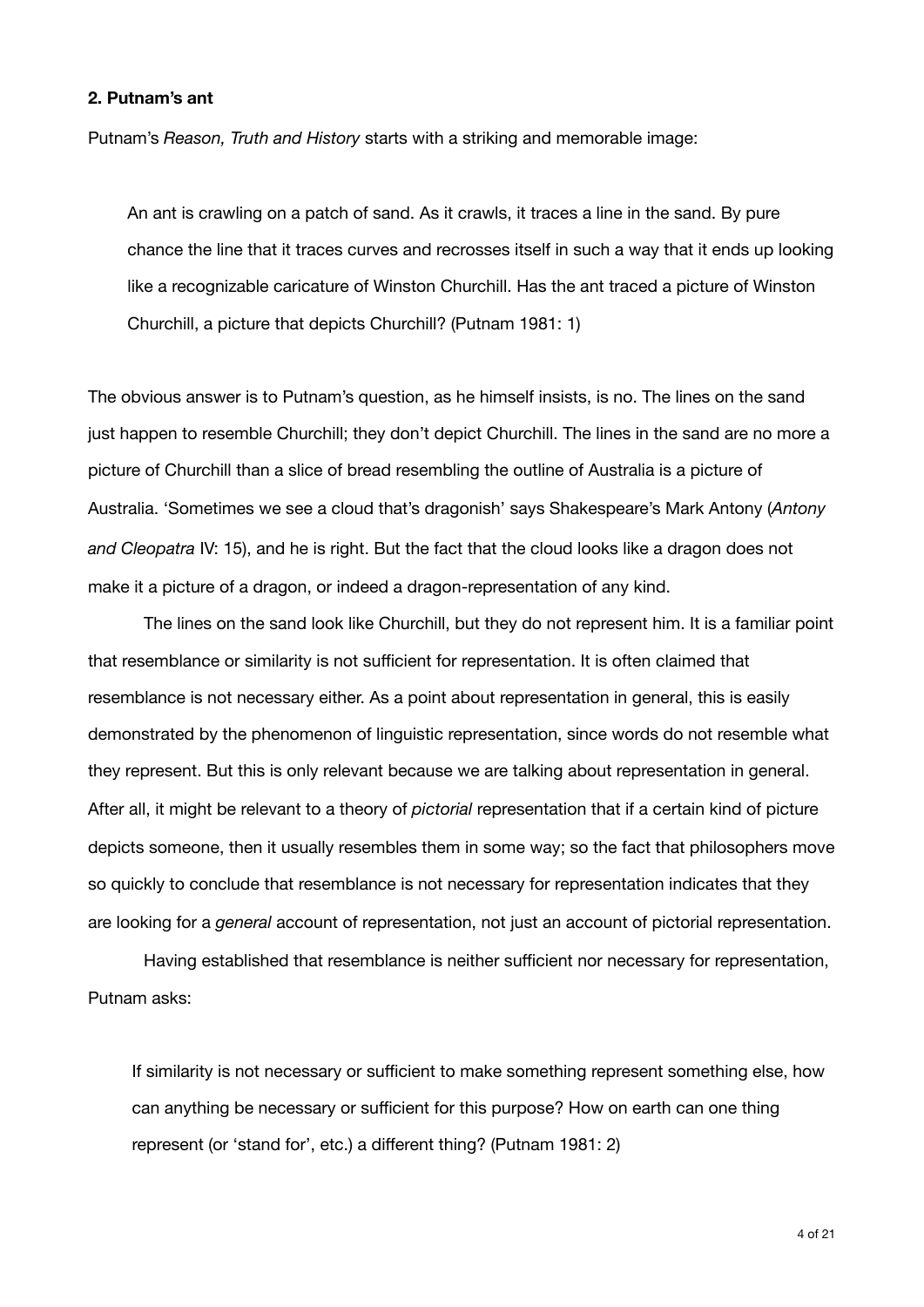Once again there is a natural response. The lines come about by pure chance, since the ant has no intention to draw a picture of, or to represent, Churchill. The ant has no idea who Churchill is if ants have any ideas about anything at all, they surely do not have ideas of Churchill, and so they cannot intend to represent Churchill by drawing a picture of him. Drawing a picture must at the very least involve the intention to draw a picture. Ants probably have no intentions, but in any case they certainly have no picture-drawing intentions.

Putnam's response is that his original question can be asked again about intention and thought:

To have the intention that anything … should represent Churchill, I must have been able to think about Churchill in the first place. If lines in the sand, noises, etc., cannot 'in themselves' represent anything, then how is it that thought forms can 'in themselves' represent any thing? Or can they? How can thought reach out and 'grasp' what is external? (Putnam 1981: 2)

The general point is clear enough: if lines in the sand cannot represent anything, then how can thoughts represent anything? Yet this question also sounds strange. After all, it might be said that the parallel is not quite right, since unlike lines in the sand, the whole nature of thoughts is to represent things — that's the point of thought. So why is it that we can ask the same question about thought that we can ask about lines in the sand?

 If we look more closely at the passage we see that Putnam does not just say 'thought', but 'thought *forms*'. What are thought forms? The introduction of the word 'form' is not an accidental slip of the pen on Putnam's part; it embodies an assumption that is needed to make the parallel with lines on the sand intelligible. For the only way to make sense of the parallel is if there is something that relates to thoughts as mere shapes relate to meaningful words, or as lines in the sand relate to a picture in the sand. Putnam himself does not defend the hypothesis that there are such things as thought forms, but without it the argument cannot move forward. 

I will return to 'thought forms' shortly. But for the moment, let's go along with the assumption that the same question can be asked about thoughts (e.g. intentions) which Putnam asked about the lines on the sand: what makes thoughts represent anything at all? Given this assumption, Putnam can then claim that 'what goes for physical pictures also goes for mental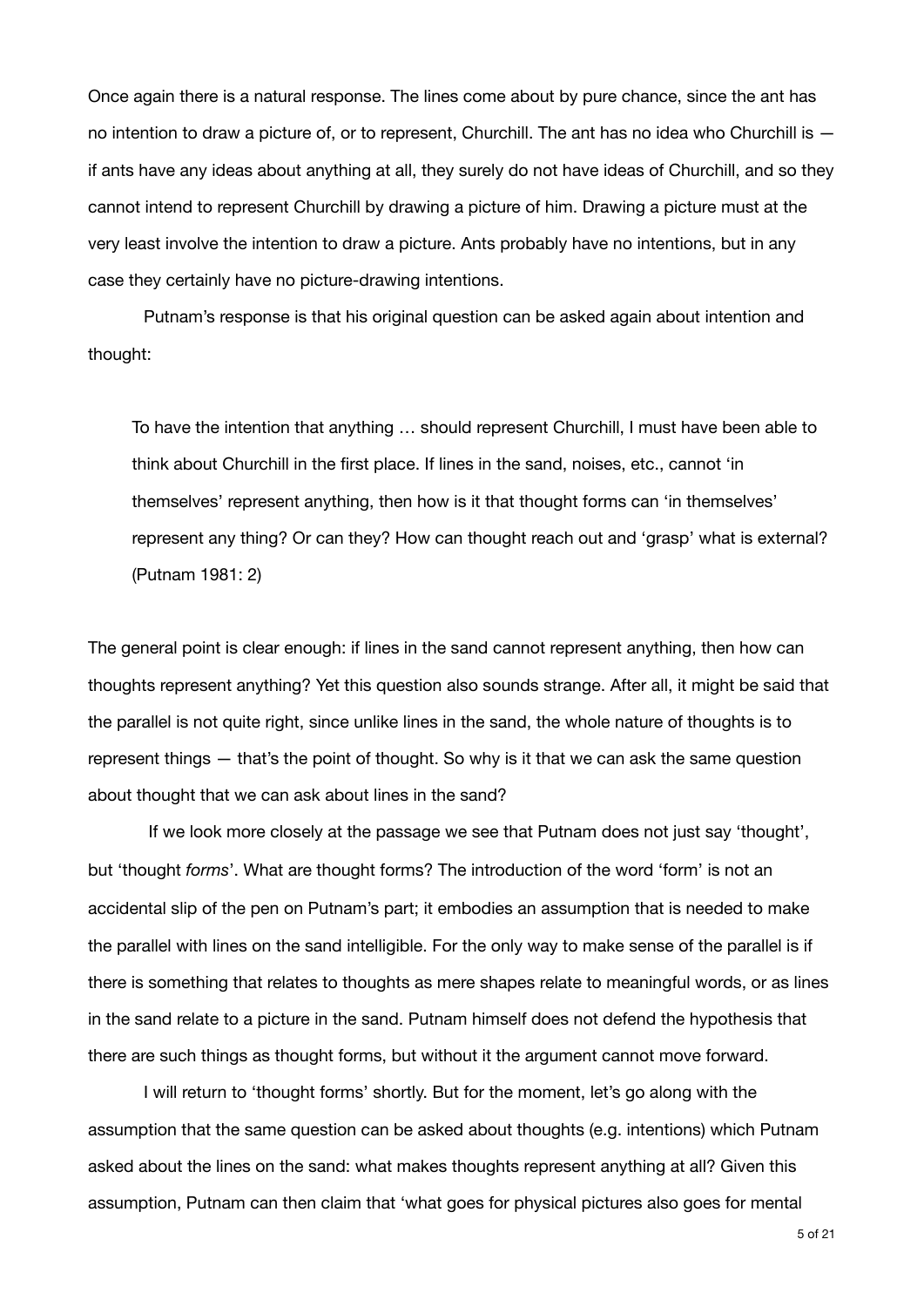images, and for mental representations in general' (Putnam 1981: 3). And from this he concludes that there is nothing about any mental or physical representation, considered in themselves — or intrinsically — that makes them represent what they do.

Putnam's overall argument can therefore be represented as follows:

- (1) No physical representation represents intrinsically
- (2) What goes for physical representations also goes for mental representations
- (3) Therefore no mental representation represents intrinsically
- (4) Therefore mental representation must represent via some non-intrinsic connection

Causation is the leading candidate for a non-intrinsic connection which is proposed to underpin representation. And of course, one of Putnam's aims in the beginning of *Reason, Truth & History* is to use the causal theory of representation to argue against the coherence of the idea that we might be brains in vats. I will not discuss this additional argument here, since my interest is only in his argument which begins with the thought-experiment about the ant and ends with the conclusion labelled (4) above.

Premise (1) is supposed to be illustrated by the thought experiment about the ant. But a couple of things need to be clarified. First, 'intrinsically' is not explained — for the moment we can take it to mean, 'in itself', or 'in isolation from anything else' or 'not in relation to anything else'. Second, strictly speaking the thought experiment is only about pictures; but it is easy to draw the same conclusion if the ant had made the shapes WINSTON CHURCHILL on the sand, and maybe we can generalise from that to all physical representations. Or maybe not; this is not my focus here. Let's agree for the sake of argument that premise (1) is true.

Premise (3) follows from (1) and (2) obviously, and (4) follows from (3) on the assumption that mental representations represent via some kind of connection. The crucial premise of the argument, then, is (2). To assess the validity of the argument, we have to make precise what 'goes for' means; and to assess its soundness, we have to figure out whether premise (2) is true. So what does (2) mean?

The most plausible reading of (2) is something like this: what is true about physical representations *with respect to their representational powers* is also true of mental representations. After all, it cannot be true in general that everything that is true of physical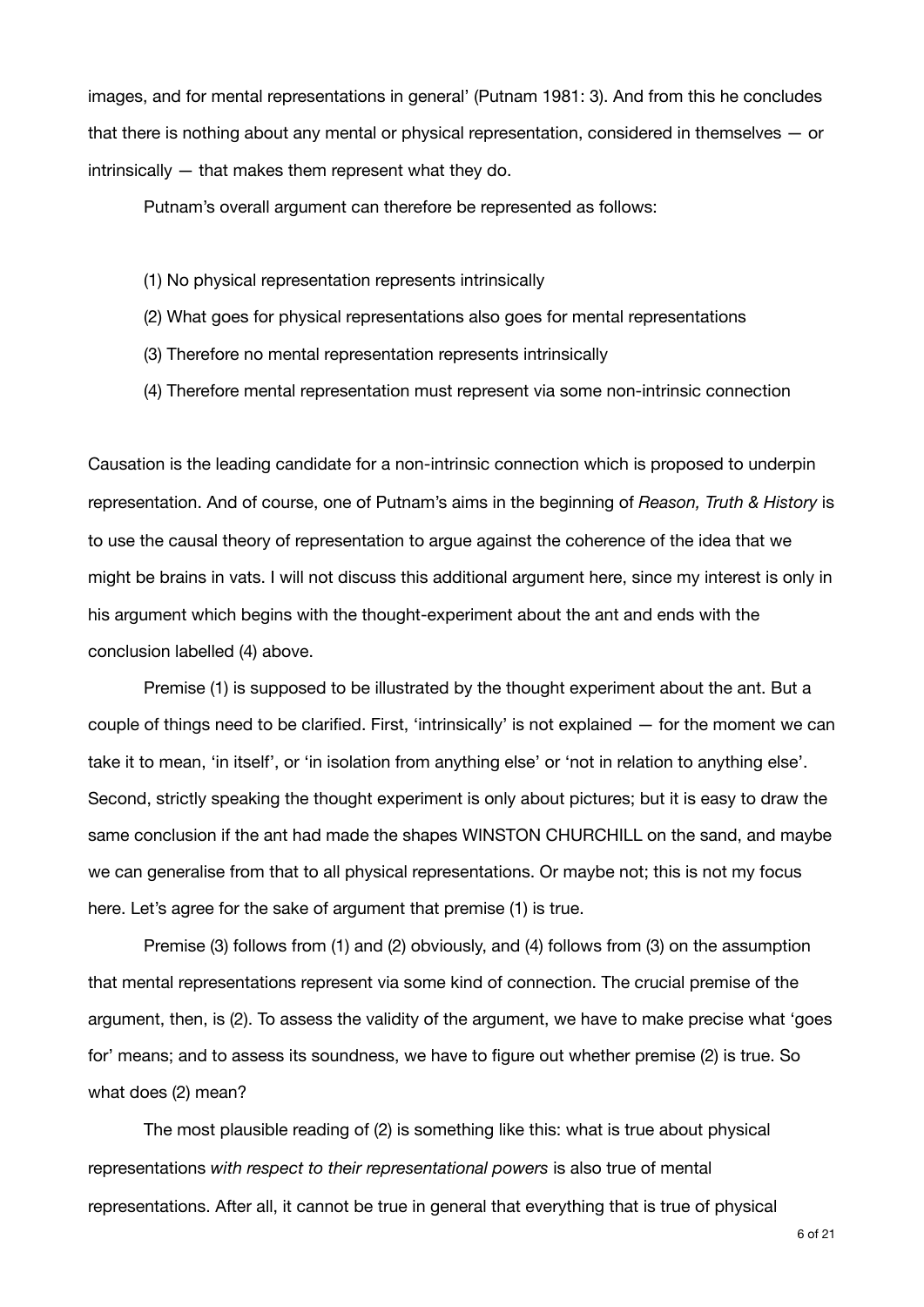representations is true of the mental; the issue here is rather the representational character of these representations, and where it comes from. So what is the reason for believing in (2), so understood?

Given that a physical representation is a representation in which we can distinguish representational properties from non-representational properties, the the truth of (2) depends on whether there are 'thought forms' as described above: something that, by definition, represents but has properties other than its representational properties. So our question becomes, why believe that there are such things as thought forms?

In the tradition in which Putnam is writing, I think it is plausible to say that there are two broad reasons for believing in thought forms. The first is physicalism; the second is what I call a semantic picture of all representation. The first reason is familiar; the second perhaps less so. I will take them in turn.

### **3. Thought forms and physicalism**

Physicalism says that everything is physical, or that everything is determined by the physical, or supervenes upon the physical, or constituted by the physical, or grounded in the physical. These formulations are perhaps progressively less clear, but not in a way that matters for my purposes here. Nor does it really matter here how exactly we define the physical, though that is important in other contexts. What matters is that the subject-matter of physics, whatever that precisely is, has ontological priority — everything else has to be understood or explained relative to this subjectmatter, to the physical. So physicalism requires that anything which is not obviously part of the fundamental physical world must be explained in physical terms.

This reductionist doctrine has dominated analytic philosophy of mind in the last half century or more. Intentionality and consciousness are typically taken as the central mental phenomena which do not seem to fit easily into the world as conceived by physics. Jerry Fodor, in a well-known passage, writes:

I suppose that sooner or later, the physicists will complete the catalogue they've been compiling of the ultimate and irreducible properties of things. When they do, the likes of spin, charm and charge will perhaps appear upon their list. But aboutness surely won't;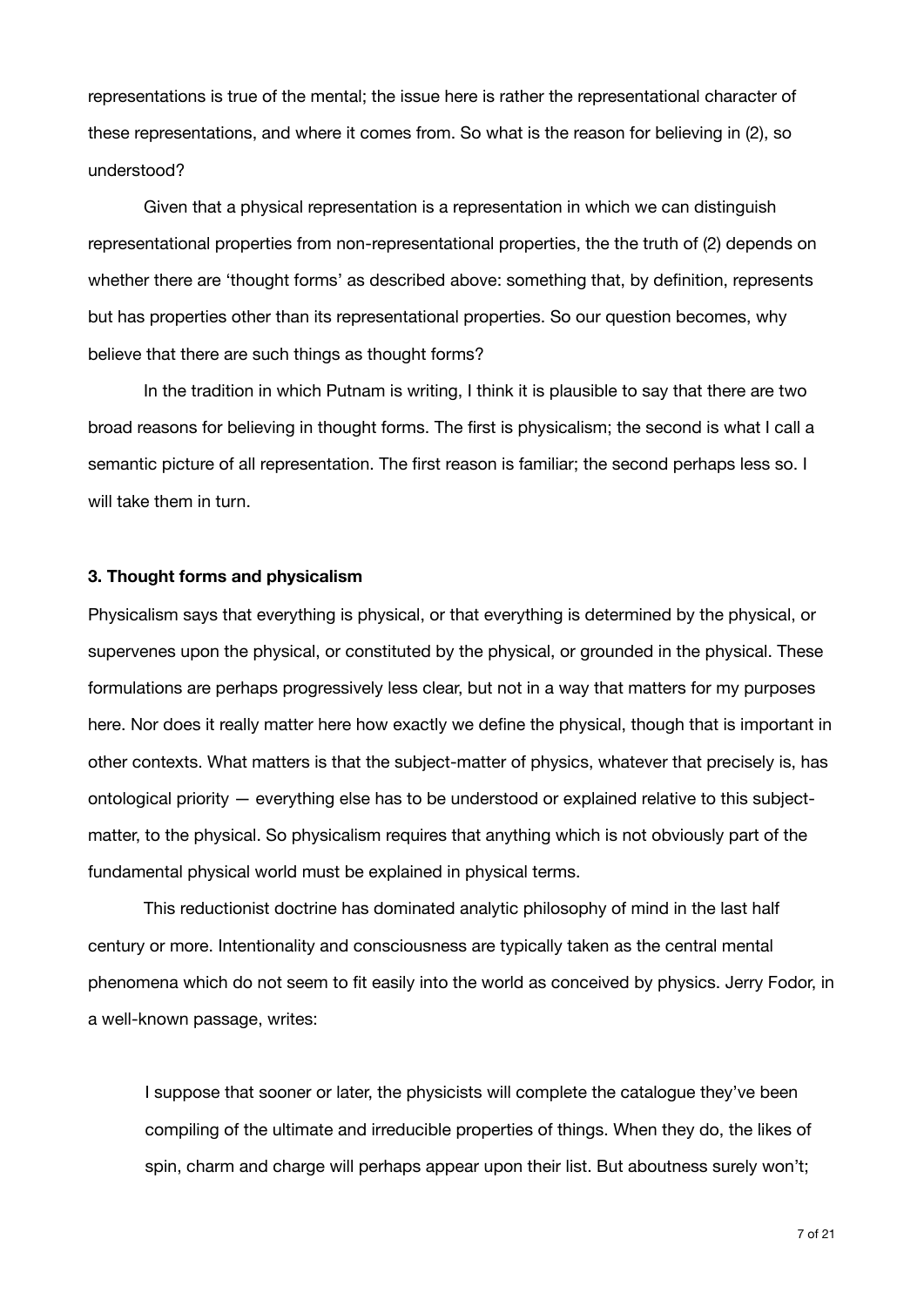intentionality simply doesn't go that deep… If aboutness is real, it must really be something else. (Fodor 1987: 97)

If we start with this metaphysical assumption, then it is natural to see how the introduction of thought forms is required for an understanding of intentionality. The basic idea is that you postulate something in the brain of the thinker, call this the 'vehicle' of representation, and then explain its representational content in terms which are acceptable to physicalism (e.g. in causal or informational terms). In fact this is what Fodor (1987) himself does; as does Hartry Field in a famous paper (1978). Fodor's view is that these vehicles of representation are sentences in a 'language of thought' (1987, appendix). Physicalism gives you a reason to believe in thought forms, whether conceived as sentences in a language of thought, or in some other way.

Understood in this way, it's clear that what motivates the postulation of thought forms is physicalism, not some general concern about the possibility of representation. (*Cf*. here Shea: 'The physical and biological sciences offer no model of how naturalistically respectable properties could be like that' (Shea 2018: 5)). Putnam's argument, however, was supposed to be a quite general argument — the argument does not anywhere state that it is assuming physicalism. So although appealing to physicalism does give a reason to believe in thought forms, it makes the Putnam argument redundant. If you are a physicalist you will have already rejected 'intrinsic intentionality' (perhaps for Fodor's reasons) and maybe you will postulate something like thought forms instead. So you do not need Putnam's argument.

The starting point of Putnam's argument — as expressed too in the quotes from Dickie, Shea and Williams — is that we will find intentionality philosophically problematic ('puzzling', 'spooky'). As I have reconstructed Putnam's actual argument, the thing that is immediately problematic is the relationship between a *picture* and what it represents. We can then extend this sense of a problem to symbols (e.g. words) too. The natural response is that pictures and words get their representational powers from the states of mind of those who use them or interpret them. To ask then, 'but where do those states of mind get *their* representational powers from?' requires the assumption that 'what goes for physical representations goes for mental representations'. But independently of a belief in physicalism, it really isn't obvious that what goes for physical representation goes for mental representation.

8 of 21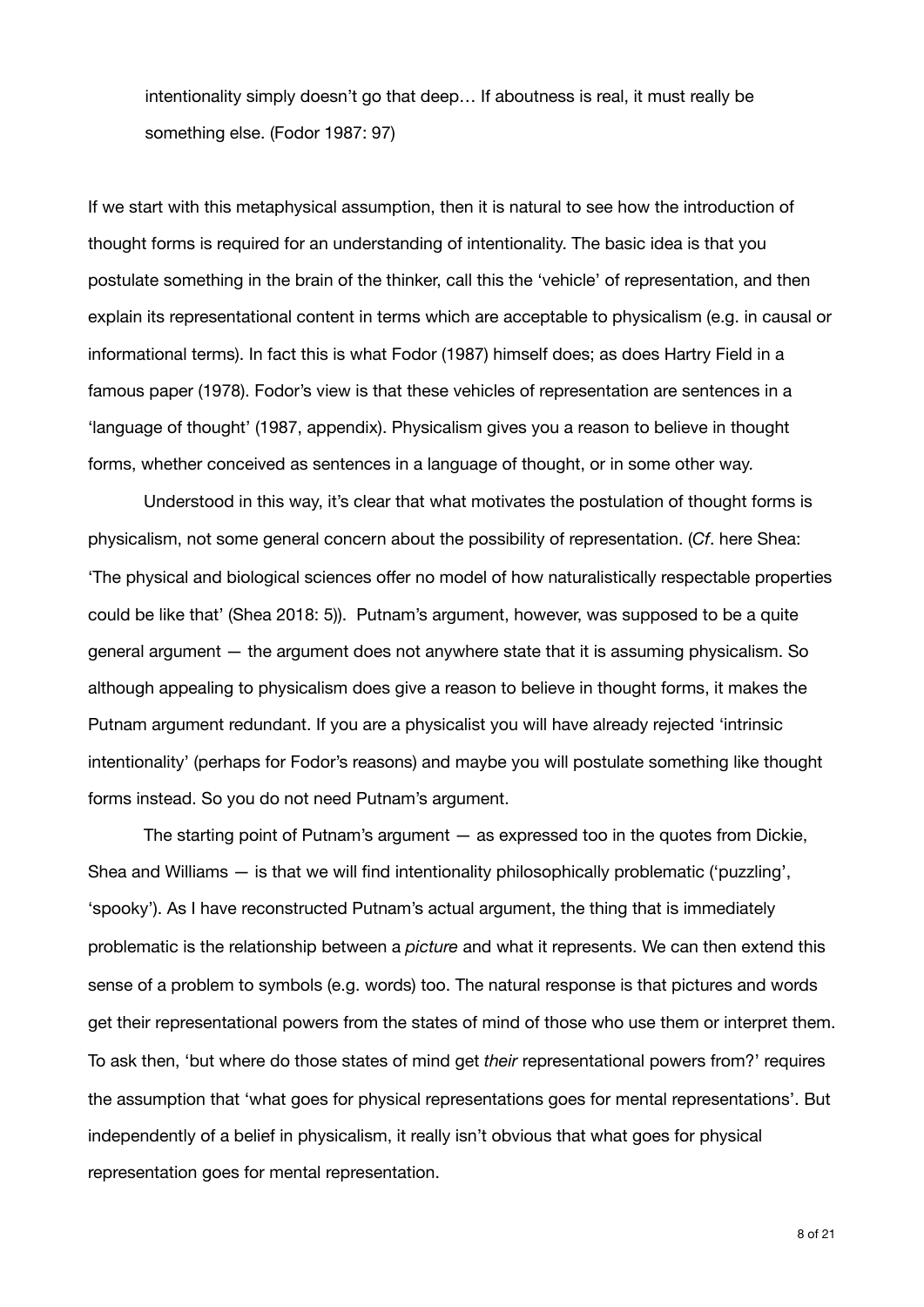The point can be brought out with an analogy. It is sometimes said that Descartes's appeal to mental substance does not answer the question about the metaphysical nature of the mind, since there is as much of a question about how a mental substance can think (or be conscious) as there is about how a material substance can. But this relies on a misunderstanding of the Cartesian notion of substance. For Descartes a substance is characterised in terms of its fundamental attribute. The fundamental attribute of material substance is extension, and the fundamental attribute of mental substance is thought. It's not as if we have some initial idea of what a kind of substance might be, and then can ask 'but how can that substance have that attribute?'. The essence of the kind of substance in question is characterised in terms of that attribute. So for Descartes, it makes no more sense to ask, 'how can a mental substance think, or be conscious?', than it does to ask 'how can a material substance be extended?'.

What might sustain this misunderstanding is the idea that Cartesian substance is a kind of 'stuff'. It is as if physical or material objects are made out of one kind of stuff, and mental objects (on this understanding) are made out of another. Frank Jackson christens this stuff 'ectoplasm', 'understood as a kind of stuff incompatible with the physicalists' view of what kinds there are perhaps the stuff out of which thoughts are made according to Descartes)' (Jackson 1998:15)[.2](#page-8-0)

<span id="page-8-1"></span>But on Descartes's actual view, thoughts are not made of anything at all (Robinson 1993: 163). This is one difference between material substance and minds: material substance has parts, it is made of stuff, whereas minds have none. As Descartes himself says in the 6th *Meditation*, 'when I consider the mind, that is, when I consider myself in so far only as I am a thinking thing, I can distinguish in myself no parts'. If minds were made of some kind of ghostly mental 'stuff' then they would have parts. And if this were so, it would be intelligible how one could ask the same question about mental substance as one does about matter: how can this kind of stuff think? But since no-one has actually held this view of mental substance, the position is a straw one.

This is not to say the Cartesian notion of substance is unproblematic — for one thing, you might think the very idea of substance is misconceived — but only that the problems with are not posed by asking 'how *can* a mental substance think?'. Similarly, I am not saying that there are no

<span id="page-8-0"></span><sup>&</sup>lt;sup>2</sup>The word 'ectoplasm' was coined in 1994 by French physiologist Charles Richet, president of the U.K.'s Society for Psychical Research. It is perhaps worth pointing out that this 'real' ectoplasm is a kind of matter: 'white, milky, slimy, smelling of ozone. It was solid, but also sometimes appeared as vaporous, emanating from the mouths, ears, and noses of physical mediums, usually in a darkened room and surrounded by fellow spiritualists' (Blom 2010: 168).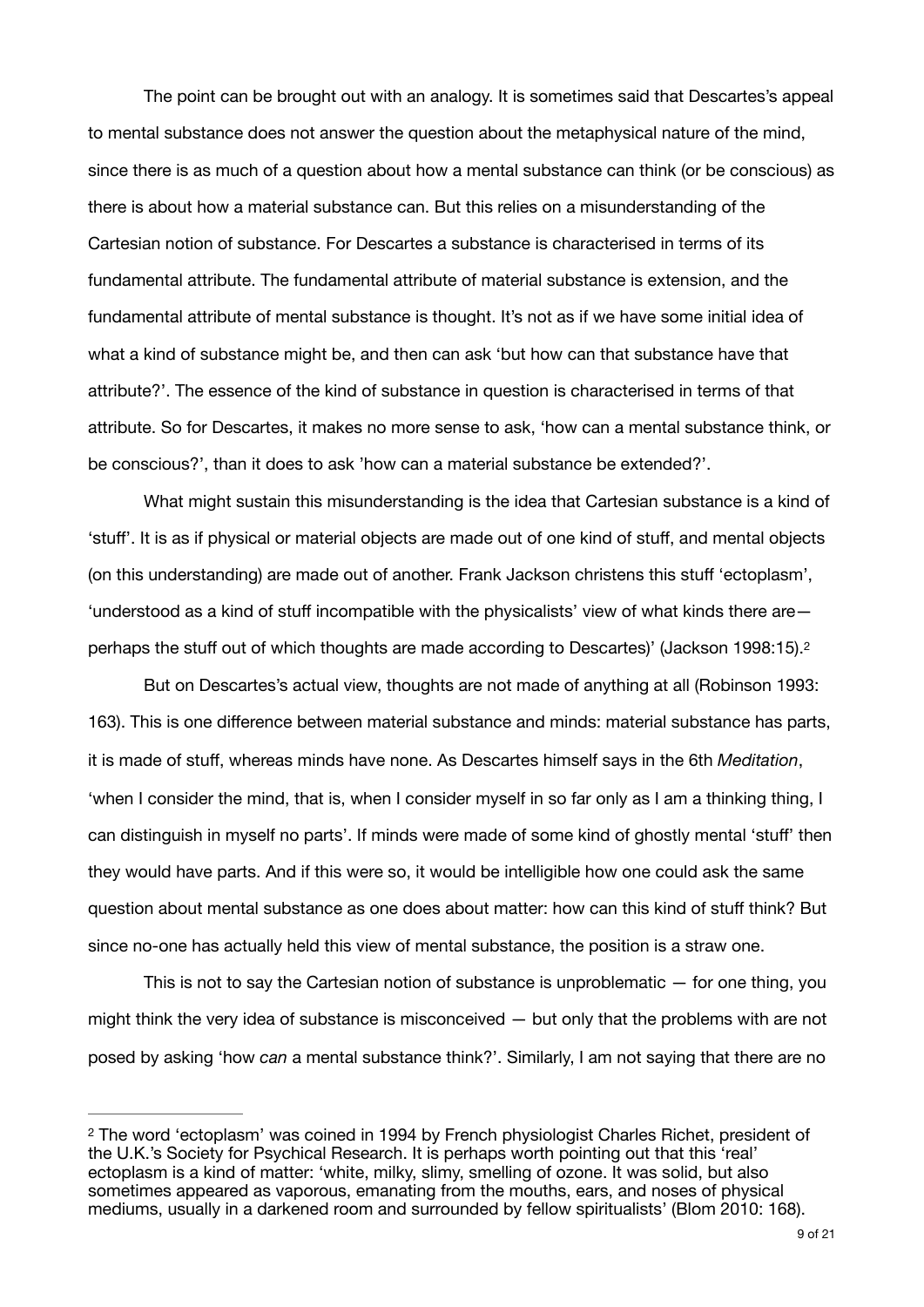questions to be raised about how intentionality is possible, but only that you should not assume that these questions are raised by thinking that what 'goes for' physical representation goes for mental representation too. Physicalists who look for a theory of representation may well make this assumption, but the assumption is not a quite general requirement, independent of metaphysical views like physicalism.

### **4. Thought forms and the semantic conception of intentionality**

The second reason for believing in thought forms is what I call a semantic conception of intentionality. A semantic conception of intentionality explains it in terms of notions like reference, truth, predication, proposition etc. — notions which are drawn from semantic theorising. I use the word 'semantic' here as it is used in the discipline of formal semantics, or when we talk about a semantics for a logical calculus. The central concept in semantics is truth; the task of a compositional semantics, for example, is to explain how the truth of sentences is determined by the semantic properties or relations (truth, reference, satisfaction etc.) of their parts (Speaks 2021: §2). So I do not use the word 'semantic' to refer (as some do) to any kind of relationship between language (or the mind) and reality, and I do not use 'semantic' and 'intentional' as synonyms (for me 'semantic content' and 'intentional content' are not necessarily the same thing). This is partly terminological, but partly substantive. And I think my use of the word 'semantic' reflects the dominant disciplinary usage in linguistics and philosophy of language.

The idea that intentionality should be understood in semantic terms is therefore a substantial thesis. It implies that we should understand mental representation as we understand linguistic representation: by relating certain kinds of entities (words) to other kinds (things in the world). Jeff Speaks, in an authoritative survey of recent work in philosophical semantics (or the theory of meaning) talks of the 'core feature of classical semantics—for example, the assignments of entities as meanings, or the idea that meaning centrally involves word-world relations' (Speaks 2021: §2.2.4).

In the tradition Speaks is describing, which arguably begins with Frege and Bolzano, and would list Church, Tarski, Montague, Lewis and Davidson as among its most distinguished contributors, different kinds of entities are typically assigned to different kinds of expressions. Names are assigned to objects, sets or functions are assigned to predicates, and truth-values, or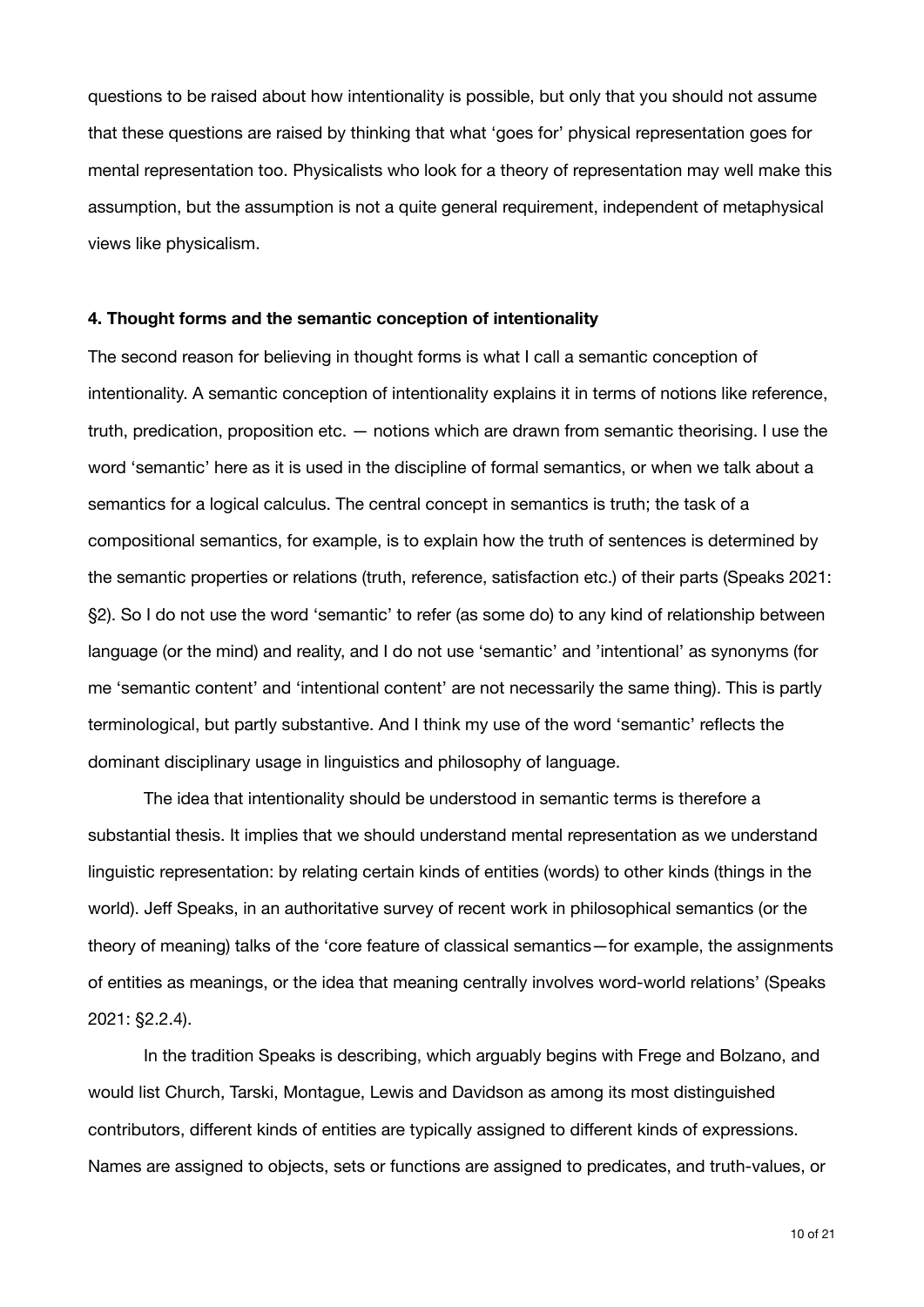sets of worlds, or states of affairs/situations (etc.) are assigned to sentences, relative to contexts or indices. Assignment is the main business of semantics.

It is one thing, however, to assign meanings to words and sentences, and another to say how any words get their meanings in the first place: i.e. to explain how any assignment is correct. These days the latter enterprise is sometimes called 'metasemantics' (see Burgess and Sherman 2014) or 'foundational theories of meaning' (Speaks 2021). Seth Yalcin describes metasematics as seeking 'a certain sort of "more fundamental" characterization of [semantic] properties. It asks whether and how these semantic properties might admit of some illuminating reduction to, or unification with, nonsemantic properties' (2014:1). Metasemantics looks for an explanation of semantic properties and relations in non-semantic terms. If this useful division of terminology had been sufficiently established in the 1980s, Fodor's *Psychosemantics* (1987) might have had the clumsier title, *Psychometasemantics*. Perhaps it was just as well that this terminology was not around in those days.

Given this distinction, the familiar contrast between descriptive and causal theories of names (or of reference more generally) might, in some of its applications, involve a conflation. To say that a term refers 'by description' is to say something like this: its semantic content includes certain descriptive conditions that something has to meet in order to be the referent of the term; certain predicates have to be true of the thing. If a proper name refers by description, this means that specifying its semantic role — what kind of entity it is associated with the name and how the name contributes to the truth-conditions of sentences in which it occurs — involves specifying what these descriptive conditions are. This is straightforwardly a semantic project.

But these descriptive conditions are themselves about the application conditions for certain words — descriptive phrases — and explaining the meaning of names in terms of the meanings of other words still leaves something to be explained. This explanation is the metasemantic project. A causal metasemantic theory explains the semantic properties of words in terms of causal relations between those words and things in the environment. It is clearly consistent to hold that the meanings of names are descriptive and that they are explained in terms of something like causation (in fact, Lewis (1983) holds a view something like this). So to talk as if the important contrast is between descriptive and causal theories can involve a conflation of the semantic and metaemantic levels.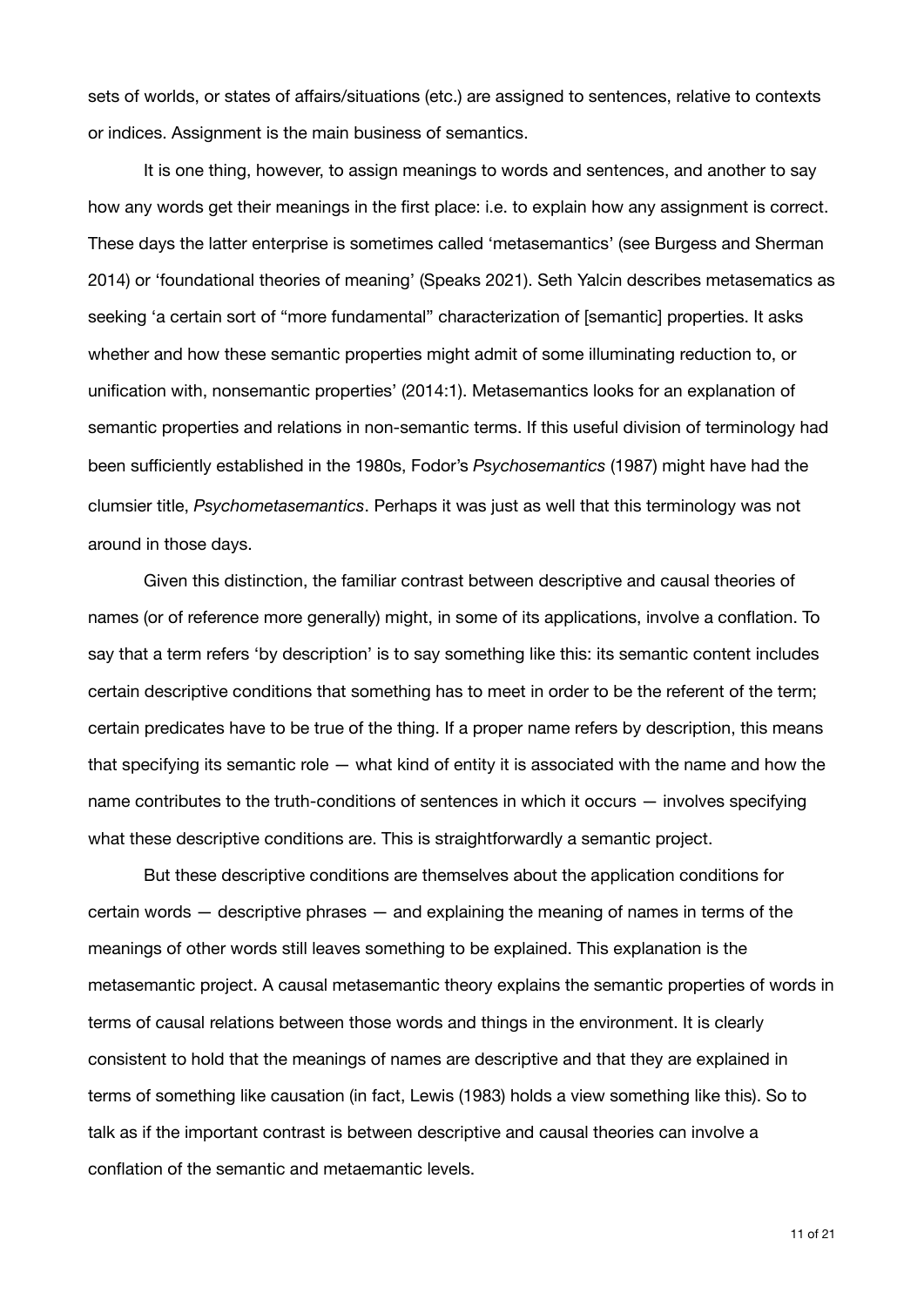Our concern here, though, is with thought or intentionality, not reference. Those who think of intentionality in semantic terms should hold that thoughts, and parts of thoughts, can be assigned semantic values. If they also believe in the distinction between semantics and metasemantics, then they should hold that these assignments have to be explained or justified in non-semantic terms. Such an explanation might be in terms of intentional mental states (e.g. in Grice's programme). But if intentional states themselves are understood in semantic terms, then we also need a metasemantic account of intentionality.

Here I will not address the question of which metasemantic proposals should be pursued. Rather I am interested in why should semantic and metasemantic ideas apply to thought at all? Why think that thoughts (episodes of thinking) have semantically significant parts, or parts at all? Why think these parts contribute in a systematic way to the truth-values of whole thought episodes? Before embarking on the 'metasemantic' explanation of intentionality, these questions have to be answered — otherwise we would not have any idea what we are trying to explain in non-semantic terms. I am not saying that there are no good answers to these questions, only that they do need to be answered, and they are rarely addressed explicitly by those who assume a semantic conception of intentionality.

However, it is clear that if you already have a semantic conception of intentionality  $-$  i.e. if you think the only systematic way to explain intentionality is in semantic terms — and you believe that metasemantics is a worthwhile project, then you will have a motivation to make Putnam's assumption that what goes for language goes for thought, and you will find Putnam's argument about the ant compelling. Just as the meanings of words must be explained by a metasemantic theory, so must the intentionality of inner words or symbols or representations. If meaning — that which connects words to reality  $-$  must be given a general metaphysical explanation, then intentionality  $-$  that which connects thoughts to reality  $-$  must be given one too.

In other work, I have described the semantic conception of intentionality as 'antipsychologistic' (Crane 2014). Psychologism in the relevant sense is the view that intentionality should not be understood in purely semantic terms: intentionality is not like reference; not all intentionality involves predication or the determination of truth-value; and not all mental representation need involve anything like a language (whether inner or outer). Psychologism about intentionality understands intentionality in terms of its psychological basis, and does not assume that this basis must be something which requires a semantic treatment in the sense just

12 of 21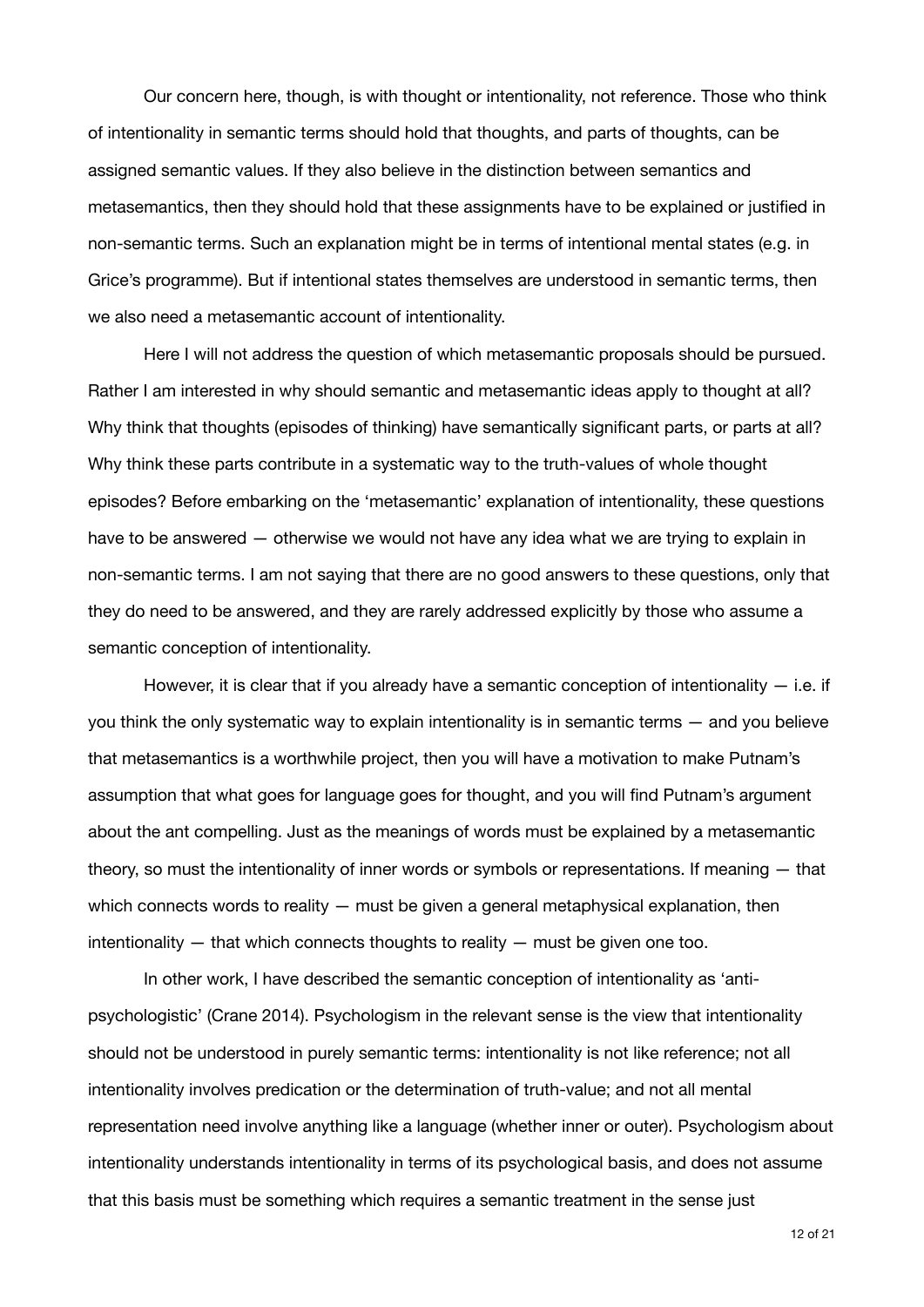described. I will say a little more about what a psychologistic approach to intentionality might involve in the final section of this paper.

### **5. Giving an account of intentionality**

My aim in this paper so far has been to understand the motivation behind the question of aboutness. Answering the question of aboutness, as I am understanding it, requires giving an account of intentionality which is both wholly general (in the sense that it must apply to all kinds of mental representation), and reductive (in the sense that it must explain intentionality without using intentional or mental notions). I took Putnam's argument as representative, and I located its key assumption: that what goes for linguistic or pictorial representation goes for mental representation too. I then argued that physicalism is one reason for believing this assumption, and that a semantic conception of intentionality is another. These are both substantial views, so I conclude that unless other reasons are provided, the requirement to answer the question of aboutness when giving an account of intentionality is not a general philosophical requirement independent of more specific metaphysical views.

It might be objected that I am missing the point. Isn't the point just about the need to give an 'account' of intentionality, or an 'analysis' of it? Isn't the problem of intentionality just one of the central problems of philosophy, like the freedom of the will or the problem of induction? Don't all serious philosophers of mind have to give an account of intentionality? Isn't it just one of the things we have to account for? Isn't saying otherwise being left with something 'spooky' (to use Williams's word) or deeply 'puzzling' (to use Shea's), that is, with an unaccountable mystery?

This was certainly Putnam's view:

Some philosophers have … what they take to be a proof that the mind is essentially nonphysical in nature… Thoughts have the characteristic of intentionality — they can refer to something else; nothing physical has 'intentionality'… This is too quick; just postulating mysterious powers of mind solves nothing. (Putnam 1981: 2)

As we have seen, Putnam thinks that a causal theory of reference (or intentionality) is the only alternative to this mystery. Tim Button, who has made an extensive study of Putnam's various arguments, lists some of Putnam's descriptions of alternatives to a causal theory (under the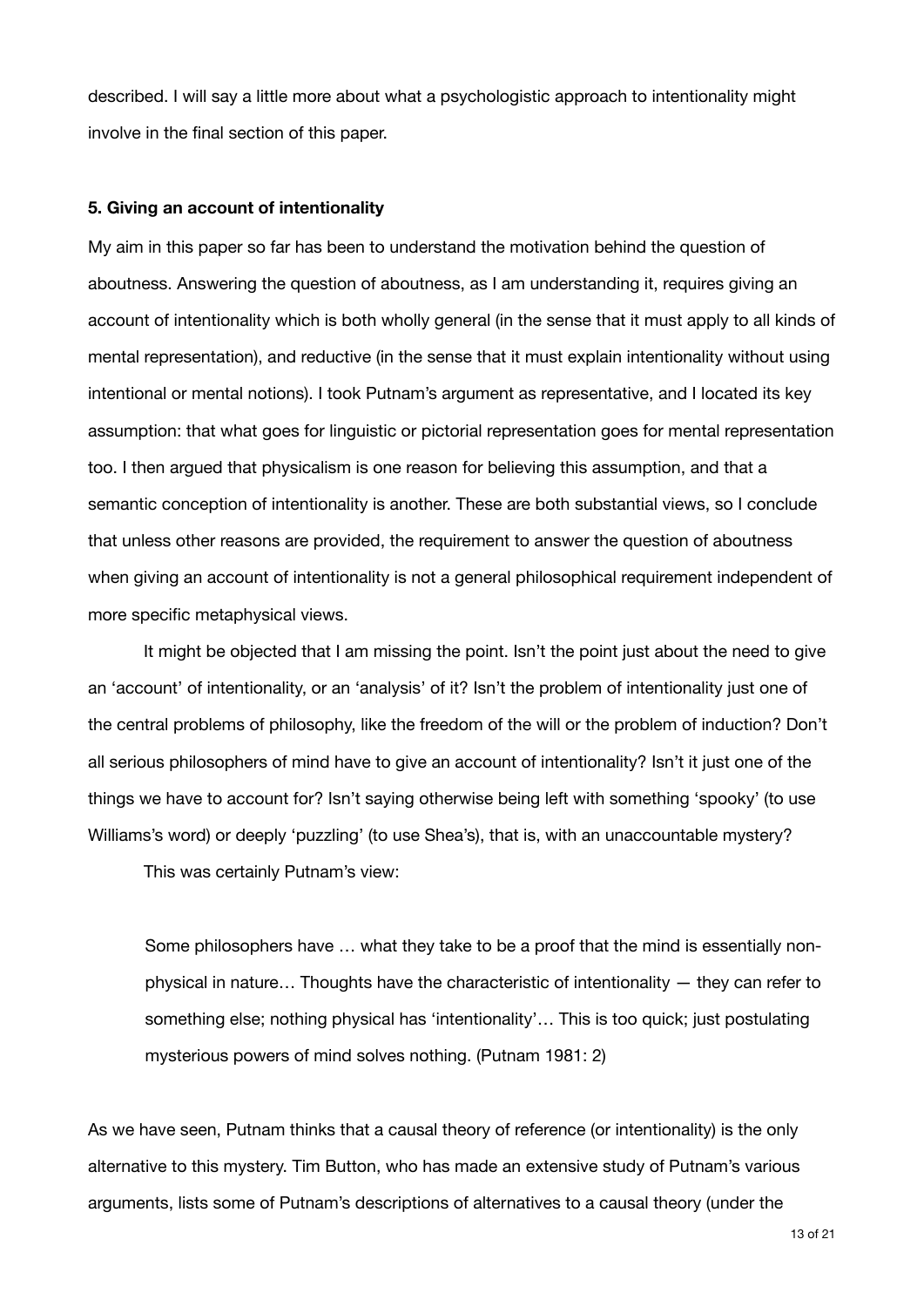heading of a 'magical theory of reference'): a 'direct (and mysterious) grasp of Forms', 'medieval essentialism', 'noetic rays', 'divine intervention' or some other 'occult' or 'spooky' reference-fixing device (Button 2013: 30-31).

This strikes me as a somewhat tendentious way of putting the matter. Obviously, no sensible philosopher will want to postulate mysterious powers of the mind, or to endorse magic or noetic rays. Some sensible philosophers may invoke medieval theories of essence, and others may invoke divine intervention — philosophy is a broad church (so to speak). But surely the choice is not between a causal theory of intentionality on the one hand, and magic or theism on the other. Many naturalistically inclined philosophers will reject both theism and magic — surely they are not obliged merely on the basis of this to embrace a causal theory of intentionality. (For example: they may propose a teleological theory, like Shea.)

Suppose a naturalist — someone who thinks that the mind is part of the natural world, and can be studied as such  $-$  is not convinced by the philosophy behind physicalist arguments. Maybe they are not convinced by the causal closure arguments of Papineau (2001) and others, and maybe they are concerned about the category of the physical and what it really involves. Maybe they share Chomsky's scepticism (1990) about the possibility of framing a question of physicalism without 17th century metaphysics. Or maybe they just suspend judgement for broadly naturalistic or empirical reasons. What should they then say about the explanation of intentionality?

I don't myself think that 'naturalism' is a particularly precise term. However, there are some clear connotations of the term. For one thing, the contrast between a naturalistic and a transcendental philosophy has been of historical significance and still survives today and is worth discussing (see Smith and Sullivan 2011). Another thing that naturalists of all kinds will perhaps agree on is that there is no 'First Philosophy': we do not start *ab initio* with our pure metaphysical assumptions and then build things up from there, but we are allowed to appeal to what we already know about the world in forming our theories of parts of it. So, in particular, naturalists about the mind can appeal to what they already know about the mind.

Appealing to what we already know about mental representation is not the same as accepting that it is a mystery. And it does not necessarily involve giving necessary and sufficient conditions for the application of the relational predicate 'x represents y', which do not mention any intentional notions. We can appeal to what we know about different kinds of representation —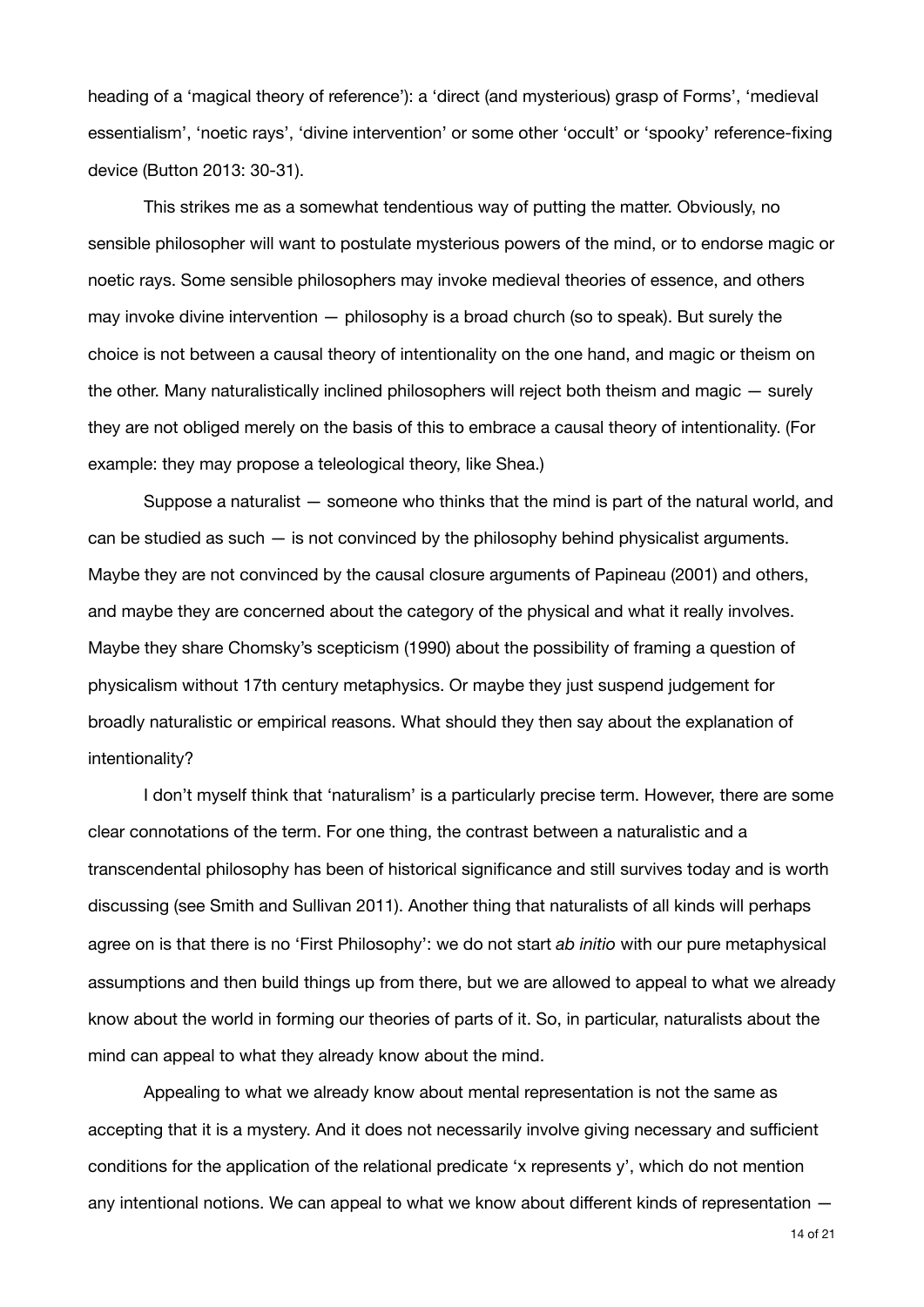e.g. linguistic, pictorial, electronic, neural etc. — without having to say, in non-representational terms, what makes them all representations.

So how should such a philosopher start to give an account of intentionality? In the rest of this paper I will outline one way in which such an account might proceed.

We should start with a proper taxonomy. First there are the metaphysical categories which we need for understanding intentionality. We can distinguish intentional mental states, which involve a person having an intentional mental property over a period of time, from mental events and processes, which occupy time by having temporal parts. Beliefs, for example, are mental states, they involve a subject having a belief property over a period of time. Beliefs do not have temporal parts — there is no such thing as the earlier part of a belief and a later part. Episodes of imagining something, by contrast, are events or processes, entities with temporal parts — singing a tune to yourself in your imagination, for example, is something that has an earlier part and a later part.

Intentional states and events have a certain kind of common structure (from now on, I will talk just about states for simplicity, unless it is important to distinguish events and states). Every intentional state has an object, or more than one — this is the thing or things it is directed on in the world, whether or not that thing exists. The object, or intentional object, of a belief is what the belief as about. A belief may be about many things. It may also be about things that don't exist.

Intentional states fall into, or are classified into, types or kinds — John Searle (1983) called these *modes*, and I followed him in this (Crane 2001). Belief is a mode, so is visual imagination, so is vision, so is desire, and so on. This is my way of making Brentano's point that all mental phenomena involve direction upon an object, 'but they do not all do this in the same way' (1874). Brentano himself thought that there were three modes of direction upon an object — 'presentation', belief, and emotions like desire, love and hate. I have a different view of which modes there are — a crucial question I will address below.

In a given mode, each object is represented in a specific way, under what John Searle (1983) has called an aspect. The way in which the object the object is represented, in a given mode, is what I call the content of the state. So the planet Venus can be represented as the Morning Star, or as the Evening Star, or as the second planet from the Sun, or as Venus: these are all aspects under which Venus can be represented, and the differences between them are what I call (by stipulation) differences in 'content'.

15 of 21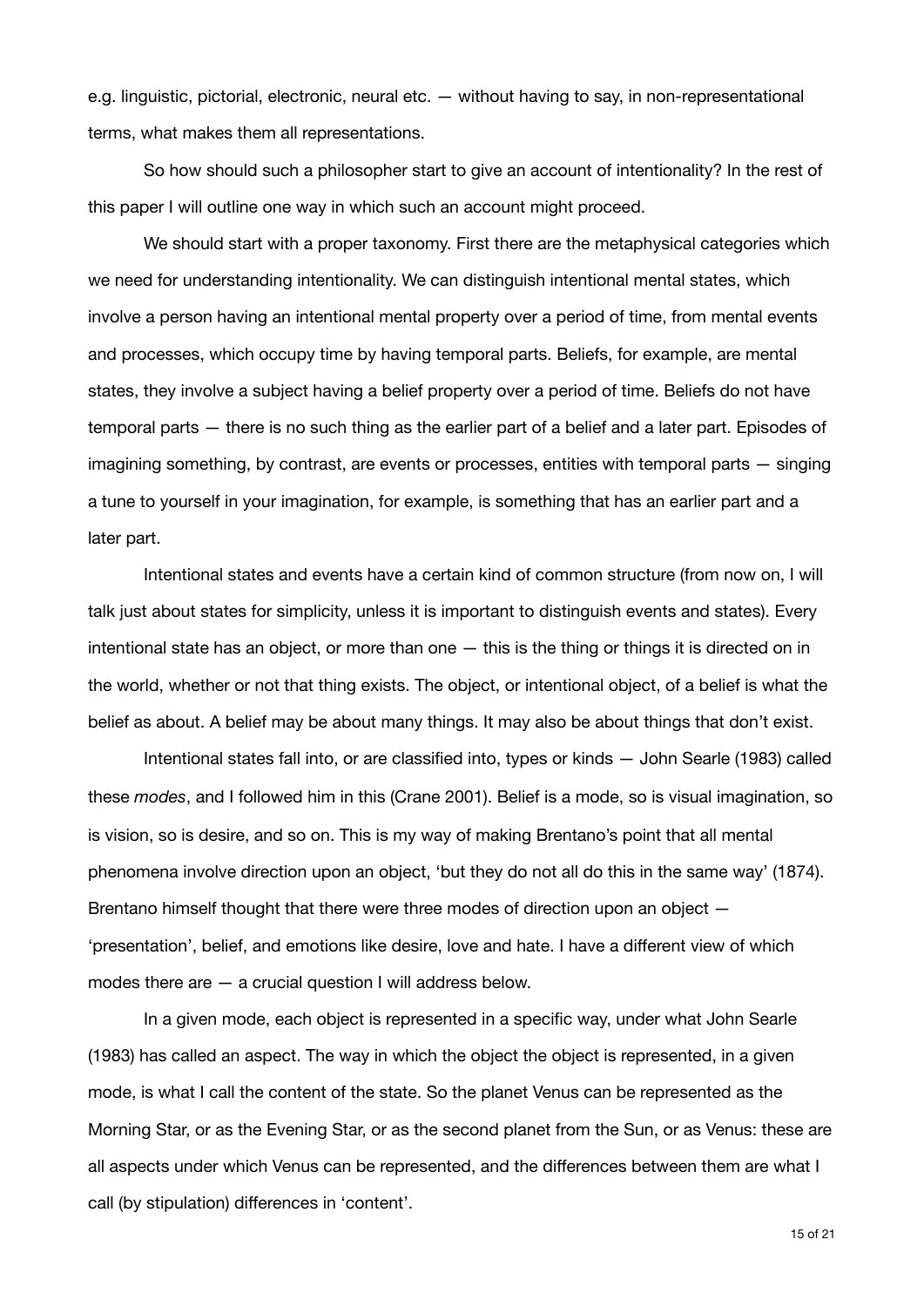Every intentional state and event, then, involves an intentional content — the aspectual representation of an intentional object — in an intentional mode. A belief that Austria is oldfashioned, for example, involves the representation of Austria (the object of the belief) as Austria, and a representation of it as old-fashioned. This is the content, and the belief is the mode.

I have presented ideas like these in other places (2001, 2008, 2014) so I will not repeat the details here. But even having given this brief summary of a taxonomy, it is natural to ask: 'what makes all these states intentional or representational? What is this 'intentionality' that they all have in common? You've said what intentional modes and contents are, but what is intentionality itself?' What I want to do now is to try and remove the temptation to keep asking these questions — or at least, asking them as a way of asking the question of aboutness.

My approach to this question is to start not with the question, 'what is intentionality itself?', but with the idea of the subject of intentional states. From a naturalistic point of view, the subject is the person (or animal) and a naturalistic approach to the person is to treat the person as a human being, a member of a certain species. There are huge philosophical debates around this (oddly controversial) idea, of course. But although I think the idea can be defended, I won't do it here. Let's accept the idea that the human being is the subject of intentional states, and therefore ask: how does intentionality fit into an overall understanding of the human being?

Human beings have many capacities: the capacity for digestion, the capacity for locomotion, for reproduction and so on. Some of these capacities are mental or psychological. Their psychological capacities are, in my view, characterised by their 'direction upon an object' that's what makes a capacity psychological (Crane 2008). With any capacity, we can distinguish between the capacity itself and its exercises: the capacity to walk and an individual episode of walking, the capacity to reproduce and an individual act of reproduction. We can also distinguish the exercise of a capacity from its results — a particular reproductive act, and the child that comes from it.

These distinctions apply to the psychological. The capacity for vision is one thing, the exercise of this capacity is another. When we are asleep, or with our eyes closed, we still have our capacity, but we are not exercising it. The result of the exercises of this capacity may be a belief — a persisting mental state. Exercises of a capacity can last a long time, and they are typically event- or process-like. Lasting a long time is not a sign that something is not an event; some events last longer than others, and there is no *a priori* limit on the length of an event. (For an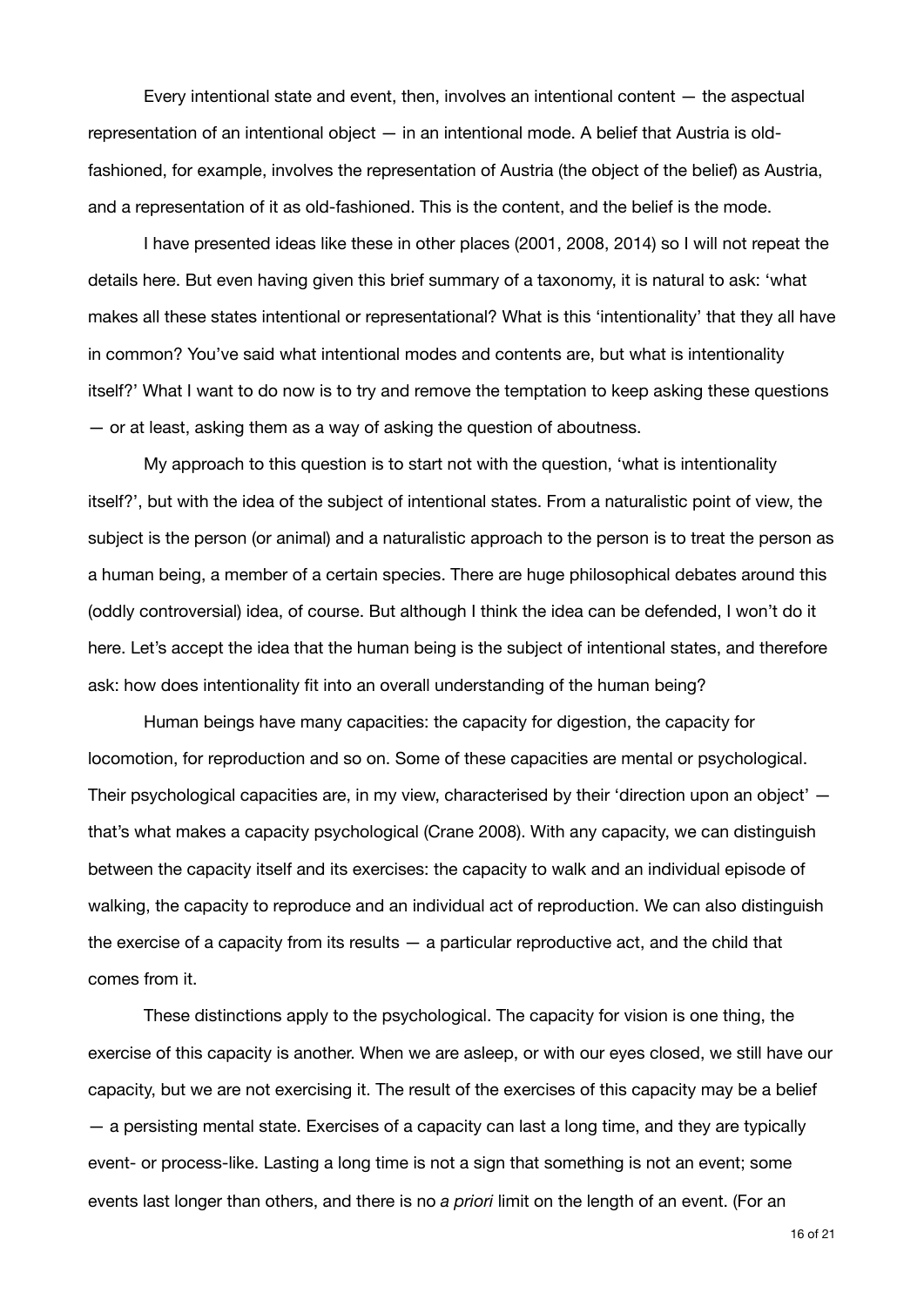important recent application of the idea of a capacity to the case of perception, see Schellenberg 2018.)

Vision or perception is not the only case, though; the distinction between capacities and their exercises also applies to many other intentional phenomena. The capacity to reason, for example, can be exercised in acts of judgement, or in processes of thinking something through. The product of judgement is belief, and this can be the product of processes of thinking too. The capacity to speak a language is exercises in acts of speaking or understanding; changes to this capacity that come from new understanding can result in additions to the subject's stored knowledge of language (a result of the exercise of this capacity). The capacity to feel pain — to be able to sense the presence of noxious stimuli — is exercised in experiences of pain; the results of this capacity may be states of memories of pains, or dispositions to avoid painful stimuli. If there is such a thing as the capacity of the will, then decisions are the exercises of this capacity and intentions can be its results. And similarly for other mental capacities.

This approach does not take it for granted that each psychological concept in our everyday language picks out a genuine psychological kind, which has the capacity-exercise structure just mentioned. In some cases our commonsense psychology makes more distinctions than are plausibly psychologically real. One obvious case is the distinction we make between seeing things and seeing that something is the case. While there is an undeniable conceptual distinction here, this should not be taken to imply that these two concepts pick out distinct kinds of seeing or visual capacities. Distinctions in visual capacities — as for example hypothesised in the two visual systems of Milner and Goodale (2013) — should be made on the basis of empirical discoveries, not merely on the basis of commonsense psychological conceptual distinctions.

In other cases, commonsense does not make sufficient distinctions —we use the word 'memory' for the experience of recalling an event in which we participated ('episodic memory'), and also for the ability to recall facts (so-called 'semantic memory'). Is there a common element in these, apart from the factuality of what is being recalled? Is there a difference between semantic memory and belief? These questions are the subject of empirical research and cannot be answered by reflection on commonsense psychology alone.

It should perhaps go without saying that on a naturalistic, psychologistic approach, the question of which mental capacities there are is an empirical one. But my point here is not just this obvious one, but to draw attention to how this approach to the metaphysics of mind differs

17 of 21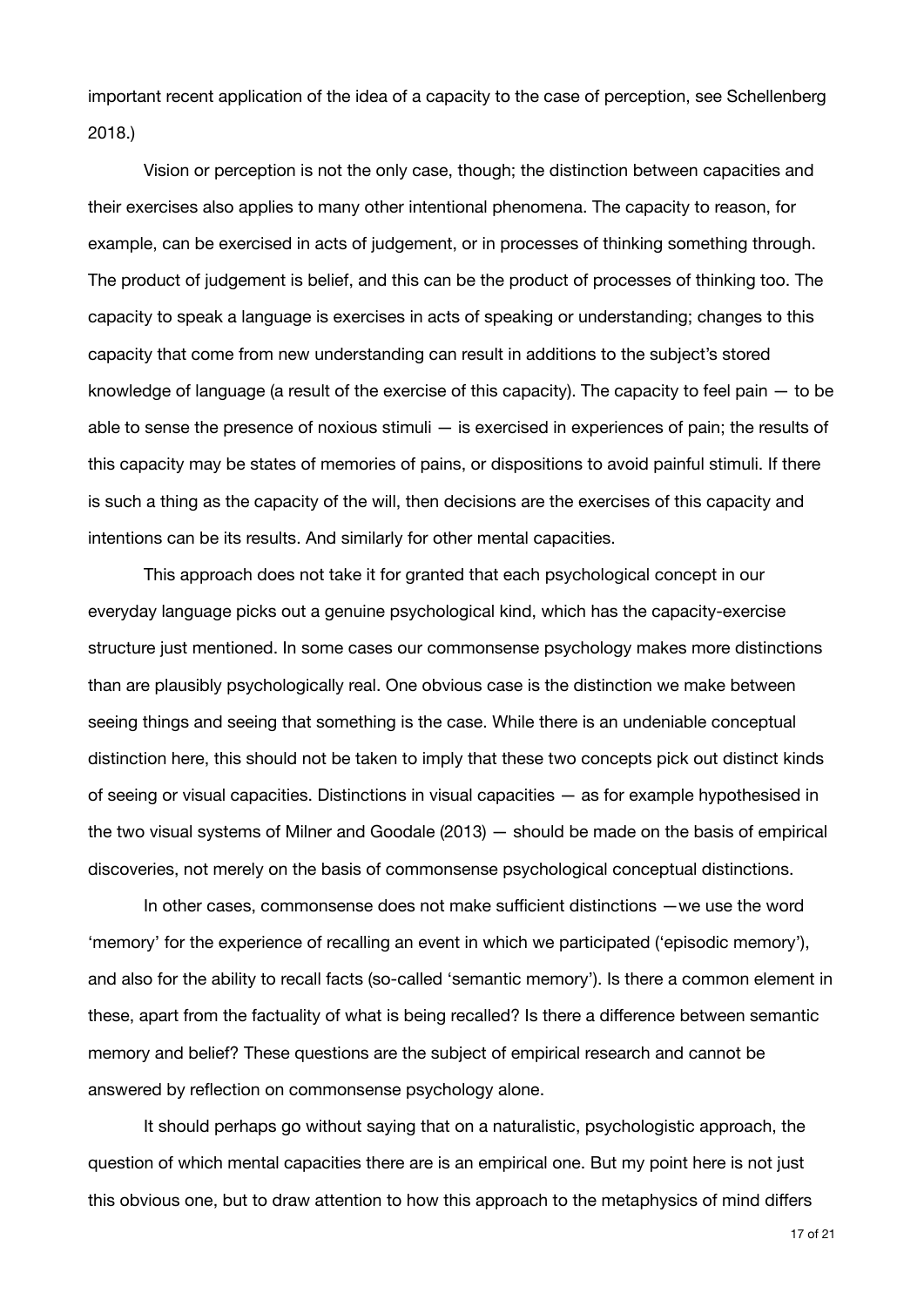from many standard approaches, and how it more closely harmonises with the approach taken in psychology and cognitive science than many standard approaches. Standard approaches in the philosophy of mind tend to start with the idea of a mental state or a mental event or a mental property, and then asks how these mental states/events/properties are related to physical states/ events/properties. My investigation starts a step further back, with an account of the mental in terms of the mental (or intentional) capacities of organisms. The notion of a mental state or event is then understood in terms of the exercise or result of a capacity. The next step then is to explain how an organism can have such a capacity — what the basis of this capacity is in the brain and body of the organism.

Since the starting point is with the organism, not with fundamental physical particles and fields, this approach to the mind-body question will not necessarily take a stand on physicalism, conceived of as a global thesis about the nature of reality as a whole. The relationship of physics to mental reality is one thing; the relationship of an organism's body to its mental capacities is another. Starting with the mental capacities of an organism brings the philosophy of mind closer to the science of the mind than the standard 'mental—physical' starting point. In listing the capacities I just briefly referred to — perception, memory, language, reasoning, sensation — I could be listing the chapter headings of a textbook in cognitive psychology.

Let me return, finally, to the place of the analysis of intentionality in this way of thinking about the mind. Intentionality is what characterises all the mental capacities as mental; and I have claimed that it should be understood rather abstractly in terms of the ideas of object, content and mode (or attitude). But the search for a general explanation of intentionality should stop there. The intentionality of each capacity — that is, the nature of its objects and contents, how it represents its objects — will be given its own specific explanation. The intentionality of vision — what its objects are, how they are represented, what its representational mechanisms are — needs a different explanation from the intentionality of language, reasoning and so on. Once we have given these explanations, then I claim there should be no need to ask any further questions of the form, 'but what makes it the case that any representation is *about* its objects?' in the style of WIlliams (2020). The explanation of aboutness is undertaken on a capacity-by-capacity basis; and these explanations are allowed to appeal to notions like representation, object, content and so on. What needs empirical explanation are the psychological capacities; but intentionality itself is not a psychological capacity.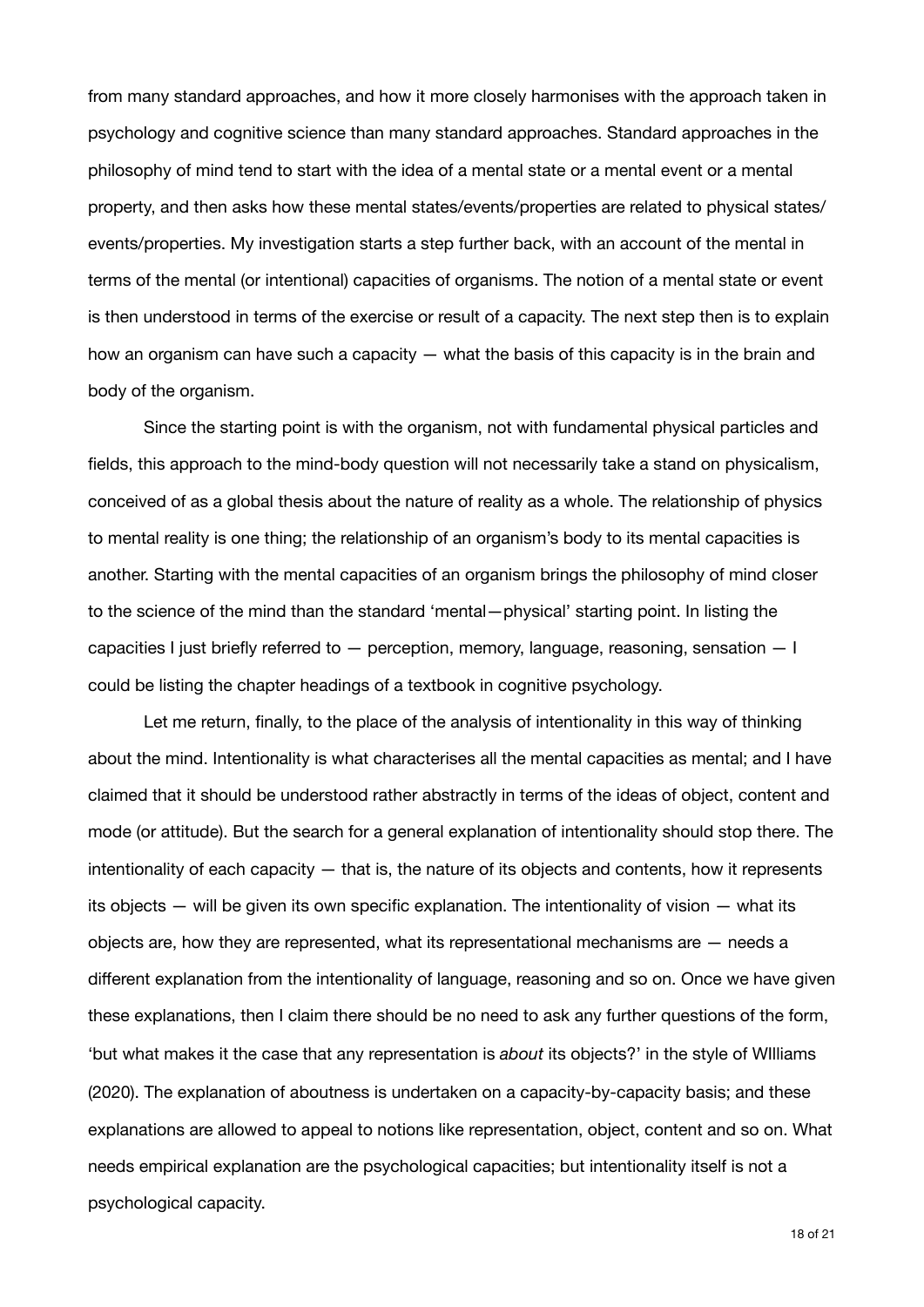I will finish with two analogies from recent philosophical literature, which may help in making this point clear. The first is from the metaphysics of parts and wholes. Peter van Inwagen (1990) argued that any metaphysics of material objects must answer what he called the 'special composition question': how do the parts of an object come together to make a whole? I am sceptical that we need to answer this question for objects in general. The answer will be different for different kinds of objects: how the parts of a car come together to make a car requires different account from how the parts of the human body come together to make a body. But once you have told the story, for a specific kind of thing, of how the parts of things of that kind hang together  $-$  e.g. for a body: 'the hip bone's connected to the thigh bone etc.'  $-$  then there is no further question about composition to answer.

The second analogy is with Timothy Williamson's view of knowledge (2000). On this view, knowledge cannot be reduced or defined, but we can say general informative things about it (that it entails truth, for example). For Williamson, knowledge is a general determinable kind — the 'most general factive mental state' — which has various determinates: seeing, remembering etc. These are the 'ways of knowing', and an account of knowledge is given by giving accounts of these different ways of knowing. Once these accounts have been given, then there is no further requirement to give an account of knowledge as such.

In both cases, there is a general phenomenon  $-$  parthood, knowledge  $-$  about which we can say general things of an abstract nature, but which we primarily understand in terms of their particular kinds of manifestations (the parts of a thing of a certain kind, a particular way of knowing). Similarly, I am claiming, with intentionality. We can say things of an abstract nature about intentionality, but when it comes to explaining how any intentional phenomenon gets its objects, the answer will have to be given for each intentional capacity in its own terms. We will therefore get specific explanations of the intentionality of perception, of motivation, of reason, of language and so on. But not of intentionality as such.

### 6. **Conclusions**

I have argued that it is not obvious that the explanation of intentionality requires that we give an answer to the question of aboutness. One famous argument for this requirement relies on controversial and implausible assumptions. This assumption can be made by physicalism and antipsychologism; but these views are not obligatory.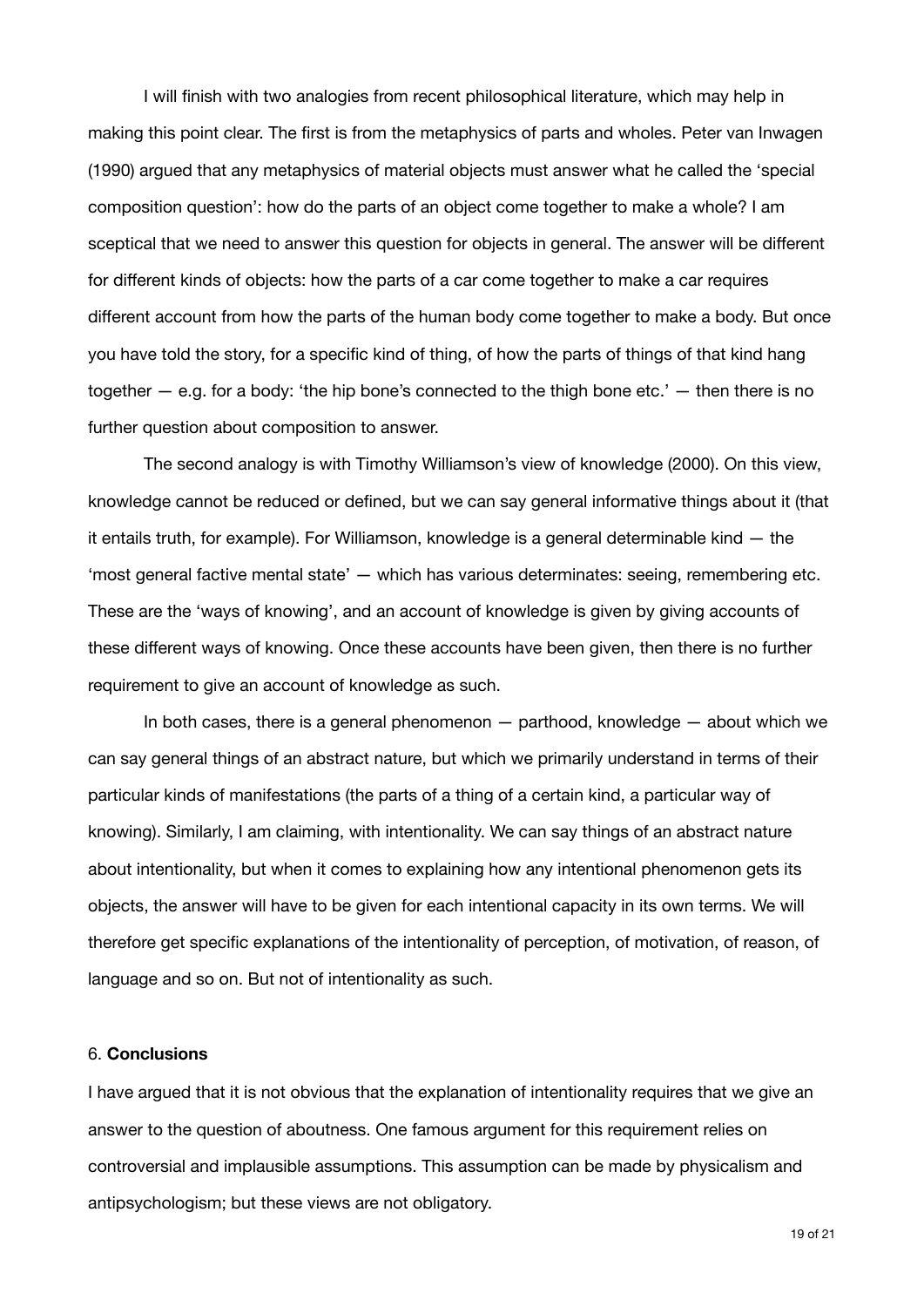In particular, naturalism — understood as a view distinct from, though compatible with, physicalism — does not require an answer to the question of aboutness. Sometimes it looks as if there are only two choices: giving an account of intentionality by answering the question of aboutness in general, reductive terms; and proudly declaring oneself to be a non-reductionist who is not concerned with these scientistic questions. And it can seem as if the first approach is the only respectable approach for a naturalist to take. In this paper I have questioned this false dichotomy. The first approach is not obligatory for naturalists, and the second involves putting one's head in the sand (or perhaps leaving it in the clouds). I conclude that it is possible to explain intentionality naturalistically without being required to answer the question of aboutness.

### **References**

Blom, Jan Dirk (2010) *A Dictionary of Hallucinations* (London: Springer) Brentano, Franz (1874) *Psychology from an Empirical Standpoint* (London: Routledge 1993) Burgess, Alexis and Brett Sherman (2014) *Metasemantics New Essays on the Foundations of Meaning* (Oxford: Oxford University Press) Crane, Tim (2001) *Elements of Mind* (Oxford: Oxford University Press) Crane, Tim (2009), 'Intentionalism' in *Oxford Handbook to the Philosophy of Mind* edited by Ansgar Beckermann, Brian McLaughlin and Sven Walter (Oxford: Oxford University Press) 474-93 Crane, Tim (2014) *Aspects of Psychologism* (Cambridge, MA: Harvard University Press) Crane, Tim (2016) *The Mechanical Mind*, 3rd edition (London: Routledge) Dickie, Imogen (2015) *Fixing Reference* (Oxford: Oxford University Press) Field, Hartry (1978) 'Mental Representation' *Erkenntnis* 13: 9–61 Fodor, Jerry (1987) *Psychosemantics* (Cambridge, MA: MIT Press) Jackson, Frank (1998) *From Metaphysics to Ethics* (Oxford: Oxford University Press) Lewis, David (1983) 'New Work for Theory of Universals' *Australasian Journal of Philosophy* Milner, David and Melvyn Goodale (2013) *Sight Unseen* (Oxford University Press) Chomsky, Noam (1990) 'Language and Nature', *Mind*  Papineau, David (2001) 'The Rise of Physicalism' in Carl Gillett and Barry Loewer (eds.) *Physicalism and Its Discontents* (Cambridge: Cambridge University Press) 3-36 Putnam, Hilary (1981) Reason, Truth and History (Cambridge: Cambridge University Press)